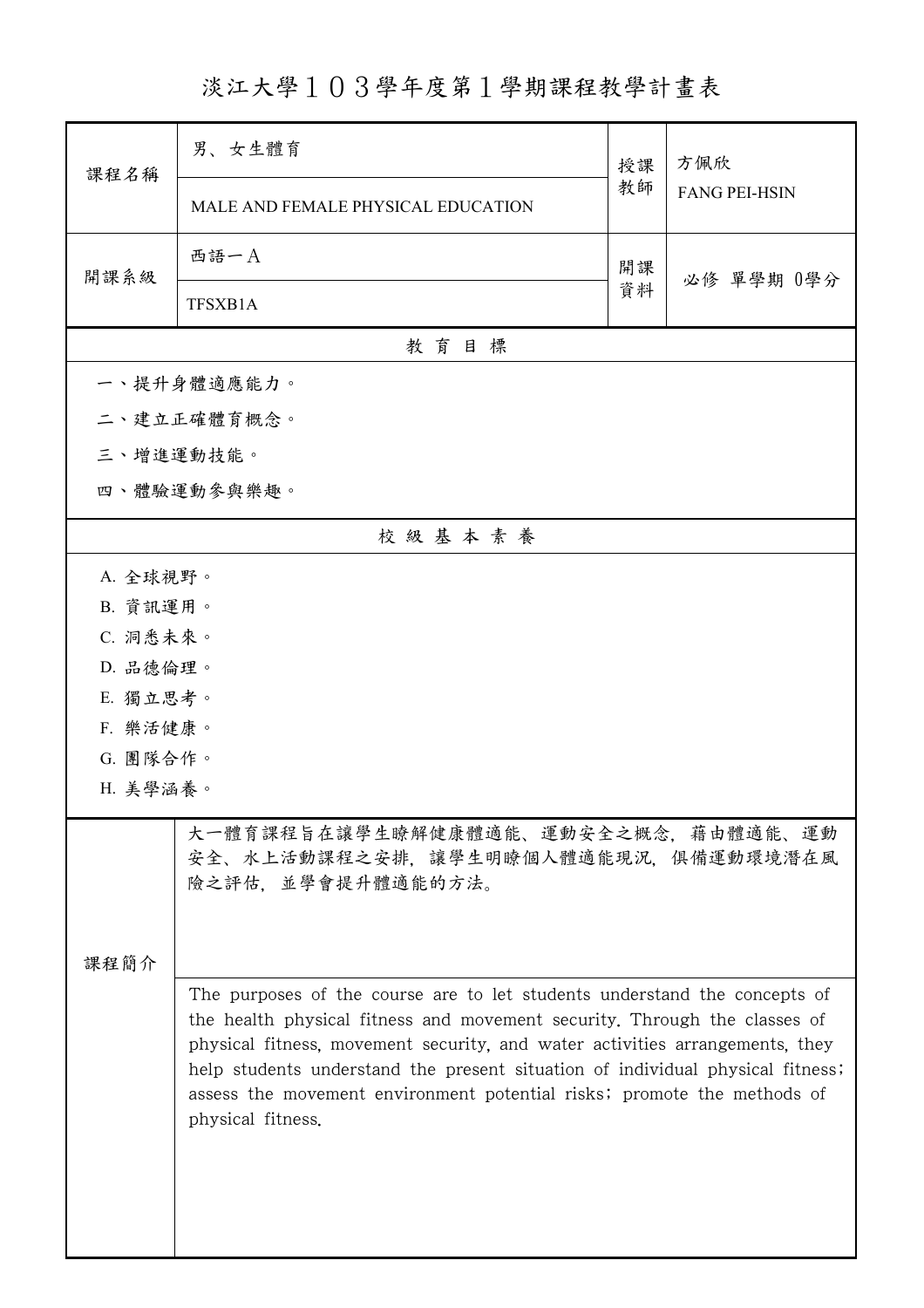本課程教學目標與目標層級、校級基本素養相關性 一、目標層級(選填): (一)「認知」(Cognitive 簡稱C)領域:C1 記憶、C2 瞭解、C3 應用、C4 分析、 C5 評鑑、C6 創造

- (二)「技能」(Psychomotor 簡稱P)領域:P1 模仿、P2 機械反應、P3 獨立操作、 P4 聯結操作、P5 自動化、P6 創作
- (三)「情意」(Affective 簡稱A)領域:A1 接受、A2 反應、A3 重視、A4 組織、 A5 內化、A6 實踐
- 二、教學目標與「目標層級」、「校級基本素養」之相關性:
	- (一)請先將課程教學目標分別對應前述之「認知」、「技能」與「情意」的各目標層級, 惟單項教學目標僅能對應C、P、A其中一項。
	- (二)若對應「目標層級」有1~6之多項時,僅填列最高層級即可(例如:認知「目標層級」 對應為C3、C5、C6項時,只需填列C6即可,技能與情意目標層級亦同)。
	- (三)再依據所訂各項教學目標分別對應其「校級基本素養」。單項教學目標若對應 「校級基本素養」有多項時,則可填列多項「校級基本素養」。

(例如:「校級基本素養」可對應A、AD、BEF時,則均填列。)

| 序              | 教學目標(中文)                           | 教學目標(英文)                                                                                                    | 相關性            |           |  |
|----------------|------------------------------------|-------------------------------------------------------------------------------------------------------------|----------------|-----------|--|
| 號              |                                    |                                                                                                             | 目標層級           | 校級基本素養    |  |
| $\mathbf{1}$   | 認識學校運動環境、設施、<br>並注意<br>從事該運動之潛在風險。 | Understanding the sports<br>environment and facility, and<br>aware of the potential risk in<br>environment. | C <sub>2</sub> | F         |  |
|                | 2 提升身體適能、並促進身心健康。                  | Promote physical function<br>and promote the physical and<br>mental health.                                 | C <sub>3</sub> | F         |  |
|                | 3 提升個人游泳運動技能。                      | Promote personal swimming<br>skills.                                                                        | P <sub>3</sub> | EF        |  |
|                | 4 享受從事水上運動的樂趣,養成終<br>身運動習慣。        | Enjoy aquatics sports and<br>develop lifelong habits.                                                       | P <sub>3</sub> | <b>FH</b> |  |
| 5              | 認知危險水域. 明瞭水域活動意外<br>防護之處理。         | Aware of the risk in water<br>sports, and understand to<br>apply the accidents of<br>aquatics sports.       | C <sub>3</sub> | EF        |  |
|                | 6 透過體育運動, 增進學生人際互<br>動。            | To interact with people by<br>physical activity.                                                            | A <sub>5</sub> | DG        |  |
| 教學目標之教學方法與評量方法 |                                    |                                                                                                             |                |           |  |
| 序<br>號         | 教學目標                               | 教學方法                                                                                                        | 評量方法           |           |  |
| $\mathbf{1}$   | 認識學校運動環境、設施, 並注意<br>從事該運動之潛在風險。    | 講述                                                                                                          | 上課表現           |           |  |
| $\overline{2}$ | 提升身體適能、並促進身心健康。                    | 講述                                                                                                          | 上課表現           |           |  |
|                | 3 提升個人游泳運動技能。                      | 實作                                                                                                          | 測驗             |           |  |
|                | 4 享受從事水上運動的樂趣,養成終<br>身運動習慣。        | 實作                                                                                                          | 實作             |           |  |
|                | 5 認知危險水域, 明瞭水域活動意外<br>防護之處理。       | 講述                                                                                                          | 實作             |           |  |
| 6              | 透過體育運動,增進學生人際互<br>動。               | 實作                                                                                                          | 實作             |           |  |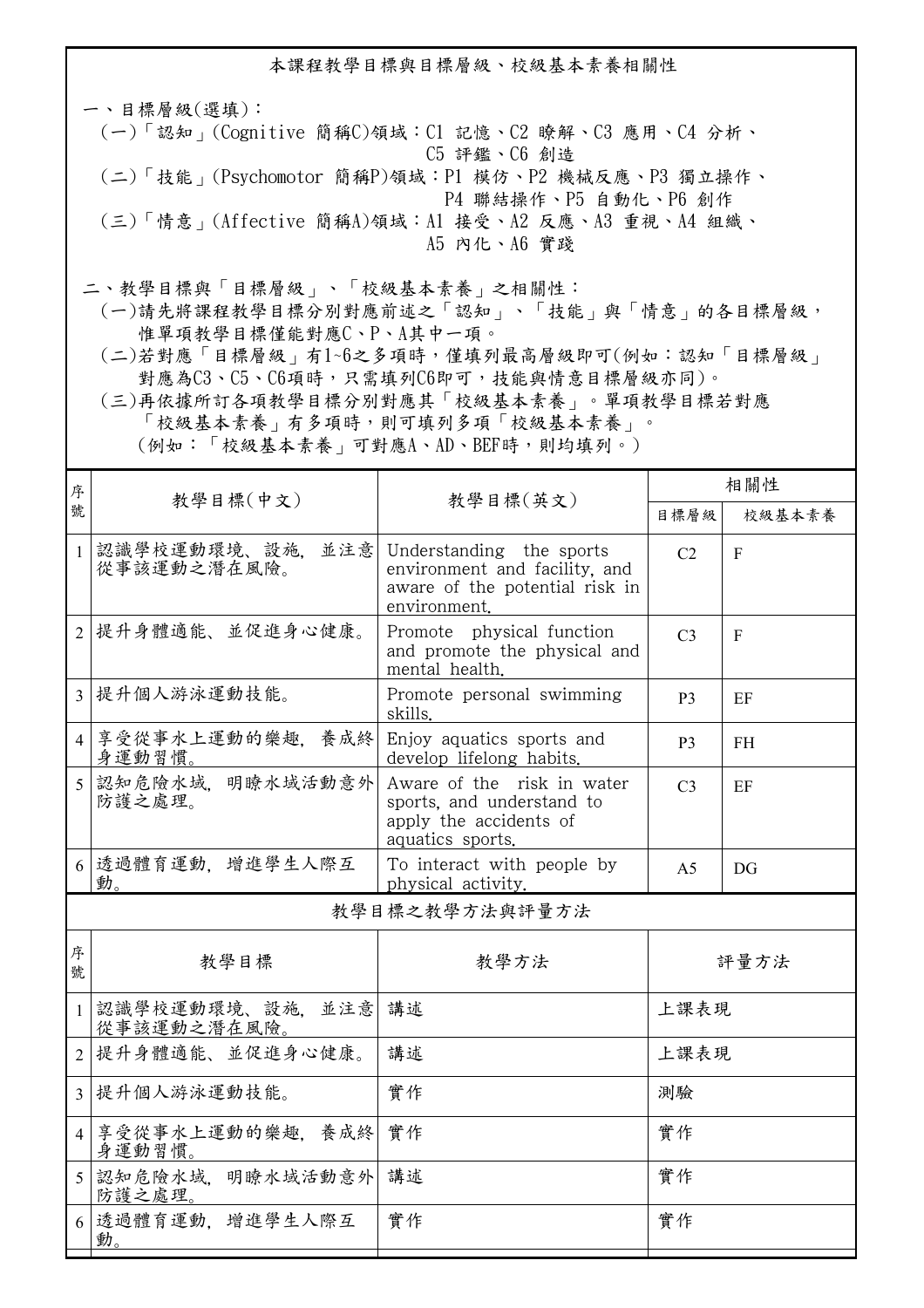|                | 授課進度表                         |                                                                                               |    |  |  |
|----------------|-------------------------------|-----------------------------------------------------------------------------------------------|----|--|--|
| 週<br>次         | 日期起訖                          | 内 容 (Subject/Topics)                                                                          | 備註 |  |  |
| $\mathbf{1}$   | $103/09/15$ ~<br>103/09/21    | 1.校內運動環境、設施之介紹 2.校內體育活動現況之瞭<br>解 3.體育課程修選注意事項                                                 |    |  |  |
| $\overline{2}$ | $103/09/22$ ~<br>103/09/28    | 健康體適能、重量訓練概念之介紹                                                                               |    |  |  |
| 3              | $103/09/29$ ~<br>103/10/05    | 重量訓練實作(一)                                                                                     |    |  |  |
| 4              | $103/10/06 \sim$<br>103/10/12 | 重量訓練實作(二)                                                                                     |    |  |  |
| 5              | $103/10/13$ ~<br>103/10/19    | 羽球運動介紹及球感練習                                                                                   |    |  |  |
| 6              | $103/10/20$ ~<br>103/10/26    | 羽球發球技術解說與練習                                                                                   |    |  |  |
| 7              | $103/10/27$ ~<br>103/11/02    | 羽球高遠球技術解說與練習                                                                                  |    |  |  |
| 8              | $103/11/03$ ~<br>103/11/09    | 羽球網前短球技術解說與練習                                                                                 |    |  |  |
| 9              | $103/11/10$ ~<br>103/11/16    | 游泳課程、水上安全說明與分組測驗                                                                              |    |  |  |
| 10             | $103/11/17$ ~<br>103/11/23    | 期中考試週                                                                                         |    |  |  |
| 11             | $103/11/24$ ~<br>103/11/30    | 岸上救生與水中自救練習                                                                                   |    |  |  |
| 12             | $103/12/01$ ~<br>103/12/07    | 游泳技能教學(一)                                                                                     |    |  |  |
| 13             | $103/12/08$ ~<br>103/12/14    | 游泳技能教學(二)                                                                                     |    |  |  |
| 14             | $103/12/15$ ~<br>103/12/21    | 游泳技能教學(三)                                                                                     |    |  |  |
| 15             | $103/12/22$ ~<br>103/12/28    | 游泳技能教學(四)                                                                                     |    |  |  |
| 16             | $103/12/29$ ~<br>104/01/04    | 岸上救生與水中自救技術測驗                                                                                 |    |  |  |
| 17             | $104/01/05$ ~<br>104/01/11    | 游泳技術測驗                                                                                        |    |  |  |
| 18             | $104/01/12$ ~<br>104/01/18    | 期末考試週                                                                                         |    |  |  |
| 修課應<br>注意事項    |                               | 1.需穿著運動服裝及球鞋。<br>2.請自備游泳裝備<br>3.請假請依學校規定辦理:<br>(1)曠課6節者, 予以扣考<br>(2)缺課總時數達該科授課時數1/3時學期成績以零分計算 |    |  |  |
|                | 教學設備                          | (無)                                                                                           |    |  |  |
| 教材課本           |                               |                                                                                               |    |  |  |
|                | 參考書籍                          |                                                                                               |    |  |  |